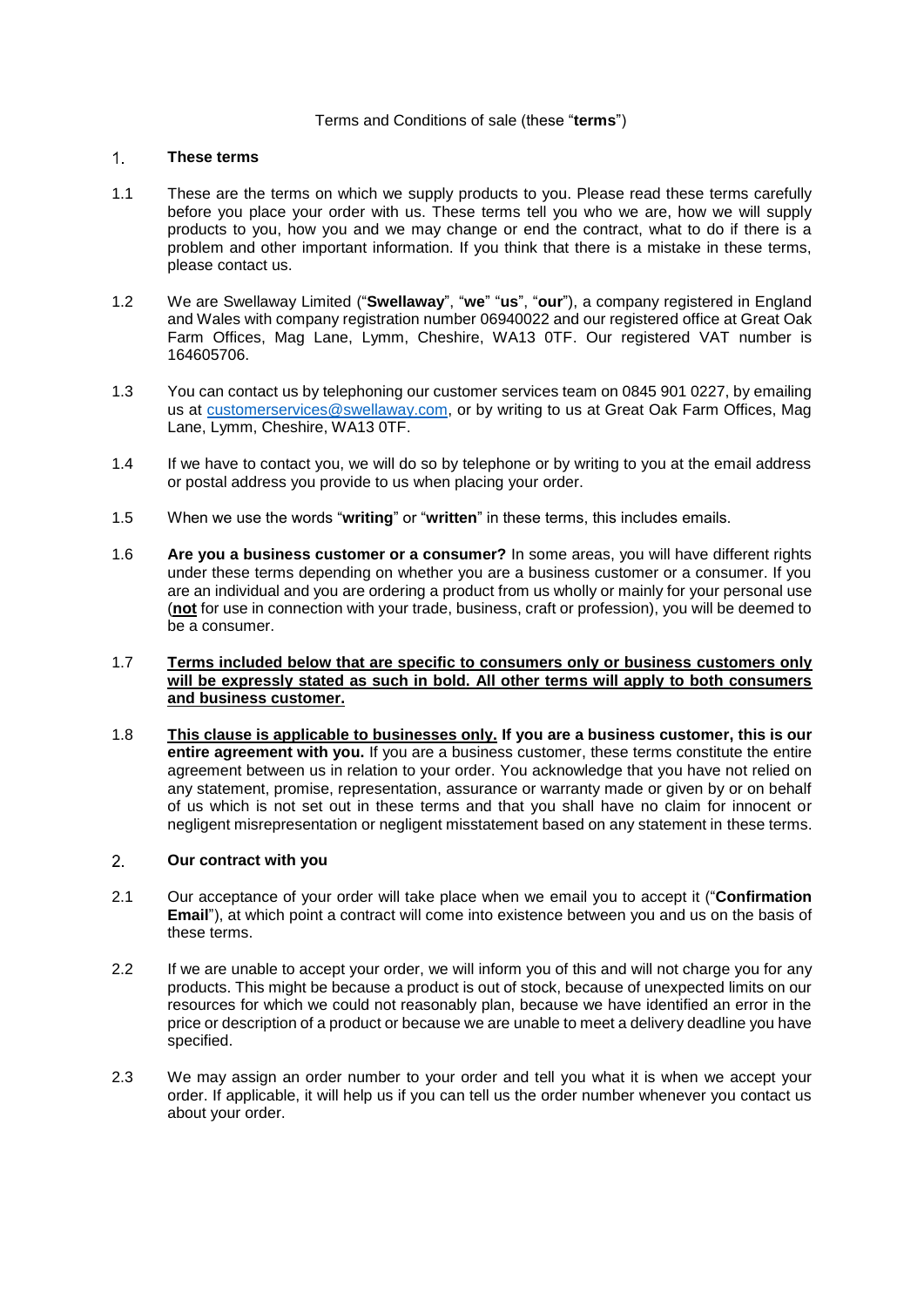### $3.$ **Our products**

- <span id="page-1-0"></span>3.1 Some of our products (such as the ProMOTION EV1) incorporate, use, generate, and/or share digital content, which may include text, information, data, software, executable code, images, audio, or video material ("the **Content**"). Please see clause [6.5,](#page-2-0) which sets out how we own the Content as well as your right to use the Content as a result of owning any such product.
- 3.2 The images of our products on our website or in any sales or marketing documentation are for illustrative purposes only. Although we have made every effort to display the colours accurately, we cannot guarantee that a device's display of the colours accurately reflects the colour of the product. The product you receive may vary slightly from those images.
- 3.3 The packaging of any products may vary from that shown in images on our website or in any sales or marketing documentation.
- 3.4 You acknowledge and agree that none of our products are considered to be medical devices (as defined in the Medical Devices Regulations 2002 and/or the Medicines and Medical Devices Act 2021) and that we make no claims about any of the products, or any recommendations made by such products, in respect of the diagnosis, monitoring, treatment, and/or the alleviation of, or compensation for, an injury or handicap.

### $\overline{4}$ **Your rights to make changes**

4.1 If you wish to make a change to any order you have placed with us, please contact us. We will let you know if the change is possible. If it is possible, we will let you know about any changes to the price of the order, the timing of supply or anything else which would be necessary as a result of your requested change and ask you to confirm whether you wish to proceed with the change. If we cannot make the change or the consequences of making the change are unacceptable to you, you may want to end the contract (see clause [8,](#page-3-0) Your rights to end the contract).

## <span id="page-1-1"></span>5. **Our rights to make changes to our products and these terms**

- 5.1 We may make minor changes to the product following us providing the Confirmation Email but prior to providing the product to you. These changes may be necessary for us:
	- 5.1.1 to reflect changes in relevant laws and regulatory requirements; and/or
	- 5.1.2 to implement minor technical adjustments and improvements, for example to address a security threat. These changes will not affect your use of the product.
- <span id="page-1-2"></span>5.2 In addition, we may make some material changes to these terms or a product following us providing the Confirmation Email but prior to providing the product to you, but if we do so, we will notify you and you may then contact us to end the contract before the changes take effect and receive a refund where you have already paid for the product but have not yet received it.
- 5.3 We may update or require you to update the Content, provided that the Content shall always match the description of it that we provided to you before you bought it.

### 6. **Providing the products**

- 6.1 During the order process, we will let you know the cost of delivery and when we will provide the products to you.
- 6.2 If the supply of the products is delayed by an event outside our control, we will contact you as soon as possible to let you know and we will take steps to minimise the effect of the delay. Provided we do this, we will not be liable for delays caused by the event, but if there is a risk of substantial delay, you may contact us to end the contract and receive a refund where you have already paid for a product but have not yet received it.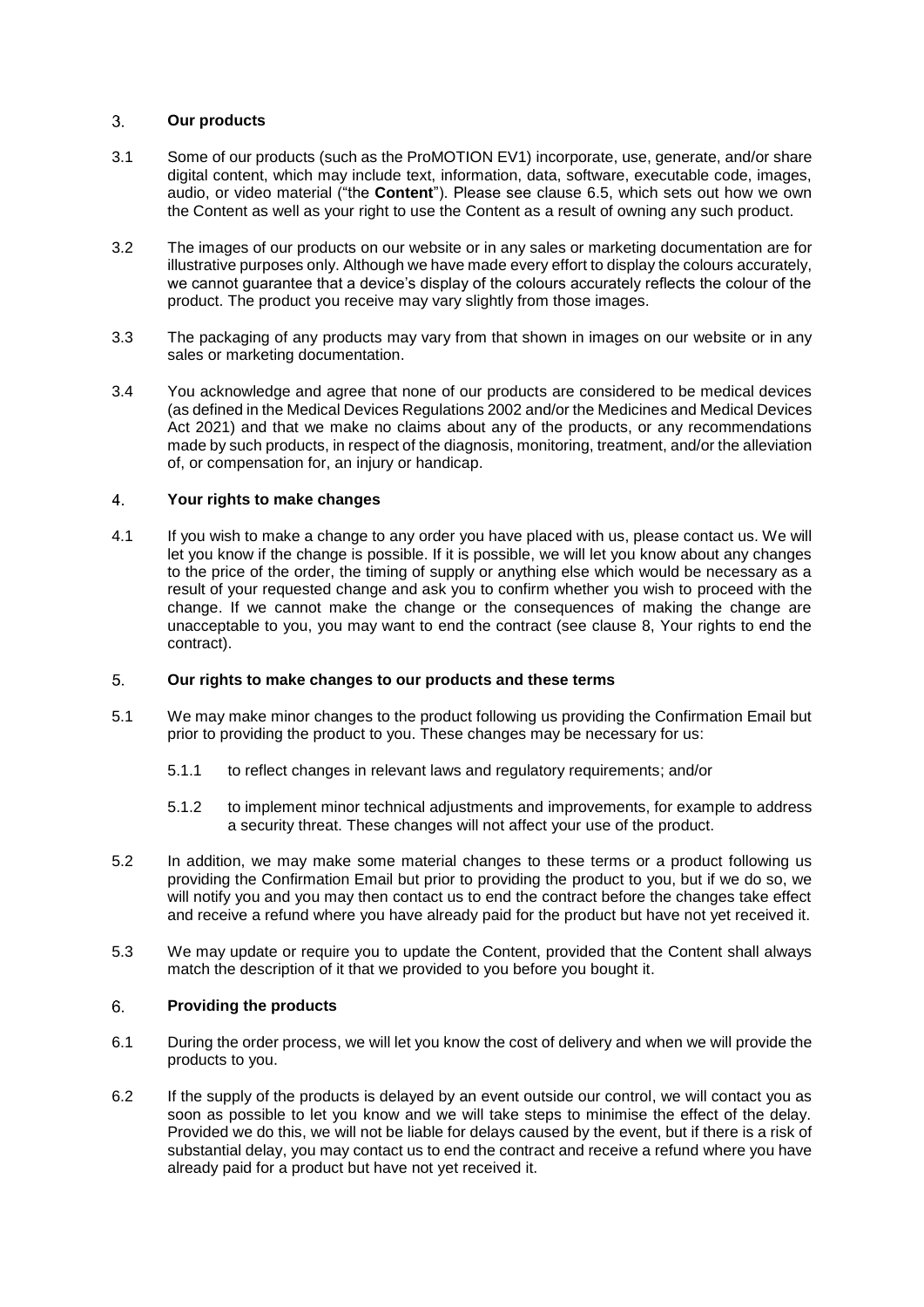- 6.3 The product will be your responsibility from the time we deliver it to the address you have given to us when placing your order.
- <span id="page-2-1"></span>6.4 You will be the owner of the product once we have received payment in full from you. **This clause [6.4](#page-2-1) is subject to clause [6.5.](#page-2-0)**
- <span id="page-2-0"></span>6.5 You acknowledge and agree that you will **not** own any Content (please see clause [3.1\)](#page-1-0). The Content will be owned by us at all times. Once we have received payment in full from you, you and any authorised users of the relevant products will have a non-exclusive licence to use the Content in accordance with these terms and any of our applicable terms and conditions and/or policies. Such licence is subject always to you owning the relevant product.
- 6.6 We may also have to suspend the supply of a product to:
	- 6.6.1 deal with technical problems or make minor technical changes;
	- 6.6.2 update the product to reflect changes in relevant laws and regulatory requirements; and/or
	- 6.6.3 make changes to the product as requested by you or notified by us to you (see clause [5\)](#page-1-1).

## <span id="page-2-5"></span> $\overline{7}$ . **Your rights to end the contract**

- <span id="page-2-3"></span>7.1 Your rights when you end the contract will depend on whether there is anything wrong with the product you have bought, when you decide to end the contract and whether you are a consumer or business customer:
	- 7.1.1 If the product that you have bought is faulty or misdescribed, you may have a legal right to end the contract (or to get the product repaired or replaced or to get some or all of your money back). **See clause [12](#page-4-0) if you are a consumer and clause [13](#page-5-0) if you are a business**;
	- 7.1.2 If you want to end the contract because of something we have done or have told you we are going to do, see clause [7.2;](#page-2-2)
	- 7.1.3 **This clause [7.1.3](#page-2-3) is applicable to consumers only. If you are a consumer and have changed your mind about the product you have bought, see clauses [8.2](#page-3-1) and [8.3.](#page-3-2) You may be able to get a refund if you are within the cooling-off period, but this may be subject to deductions and you will have to pay the costs of return of the product;**
	- 7.1.4 If we have otherwise agreed with you in writing or you wish to exercise any right granted to you by any promotional offer that we are running from time to time, see clause [7.3;](#page-3-3)
	- 7.1.5 In all other cases (if we are not at fault and you are not a consumer exercising your right to change your mind), see clause [8.4.](#page-3-4)
- <span id="page-2-4"></span><span id="page-2-2"></span>7.2 If you are ending a contract for a reason set out at in clauses [7.2.1](#page-2-4) to [7.2.5,](#page-3-5) the contract will end immediately and we will refund you in full for any products which you have already paid for but have not yet received and you may also be entitled to compensation:
	- 7.2.1 we have told you about an upcoming change to the product or these terms to which you do not agree (see clause [5.2\)](#page-1-2);
	- 7.2.2 we have told you about an error in the price or description of the product you have ordered and you do not wish to proceed;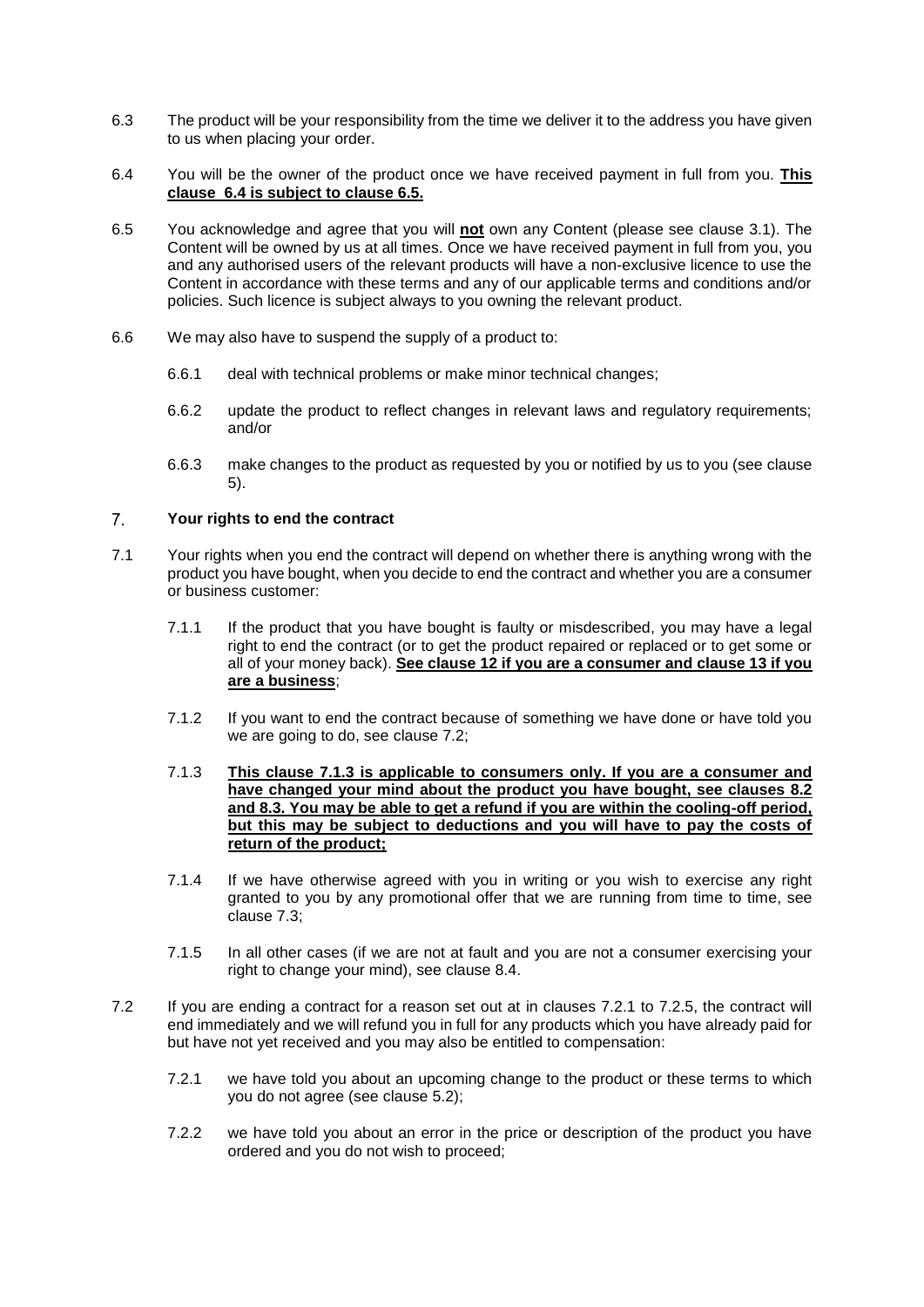- 7.2.3 there is a risk that supply of the products may be significantly delayed because of an event outside our control;
- 7.2.4 we have suspended supply of the products for technical reasons, or notify you we are going to suspend them for technical reasons, in each case for a period of more than 30 (thirty) days; or
- 7.2.5 you have a legal right to end the contract because of something we have done wrong.
- <span id="page-3-5"></span><span id="page-3-3"></span>7.3 If we have agreed in writing separately with you, or if the details of your purchase qualify you for any promotional offer that we are running from time to time, you may be entitled to end your contract with us and receive a refund after you have received and used such products. Your right to end the contract in these circumstances shall be subject to our separate written agreement with you or the terms of the relevant promotional offer.

### <span id="page-3-0"></span>8. **Your rights to end the contract if you are a consumer**

## 8.1 **This clause [8](#page-3-0) is applicable to consumers only and is in addition to the provisions of clause [7](#page-2-5)**.

- <span id="page-3-1"></span>8.2 Where you buy a product following a live demonstration, by exchange of email, or over the telephone, you have a legal right to change your mind within 14 (fourteen) days and receive a refund. These rights, under the Consumer Contracts Regulations 2013, are explained in more detail in these terms.
- <span id="page-3-2"></span>8.3 If you wish to cancel the contract because you have changed your mind about the product you have bought, you have 14 (fourteen) days after the day you (or someone you nominate) receives the product.
- <span id="page-3-4"></span>8.4 Even if we are not at fault and you do not have a right to change your mind, you can still end the contract before it is completed, but you may have to pay us compensation. A contract between us and you is completed when the product is delivered and paid for. If you want to end a contract before it is completed where we are not at fault and you have not changed your mind, just contact us to let us know. The contract will end immediately and we will refund any sums paid by you for products not provided but we may deduct from that refund or, if you have not made an advance payment, charge you reasonable compensation for the net costs we will incur as a result of your ending the contract.

### **How to end the contract with us (including if you have changed your mind)** 9.

- 9.1 To end the contract with us, please let us know by:
	- 9.1.1 calling customer services on 0845 901 0227;
	- 9.1.2 emailing us at [customerservices@swellaway.com;](mailto:customerservices@swellaway.com) or
	- 9.1.3 completing the cancellation form attached to these terms and posting it to us at Swellaway Ltd., Great Oak Farm Offices, Mag Lane, Lymm, Cheshire, WA13 0TF

In each case, please provide details of what you bought, when you ordered or received it and your name and address.

- 9.2 If you end the contract for any reason after the products have been dispatched to you or you have received them, you must return them to us. You must return the product by posting them back to us at Swellaway Ltd., Great Oak Farm Offices, Mag Lane, Lymm, Cheshire, WA13 0TF.
- 9.3 If you are exercising your right to change your mind, you must send off the goods within 14 (fourteen) days of telling us that you wish to end the contract.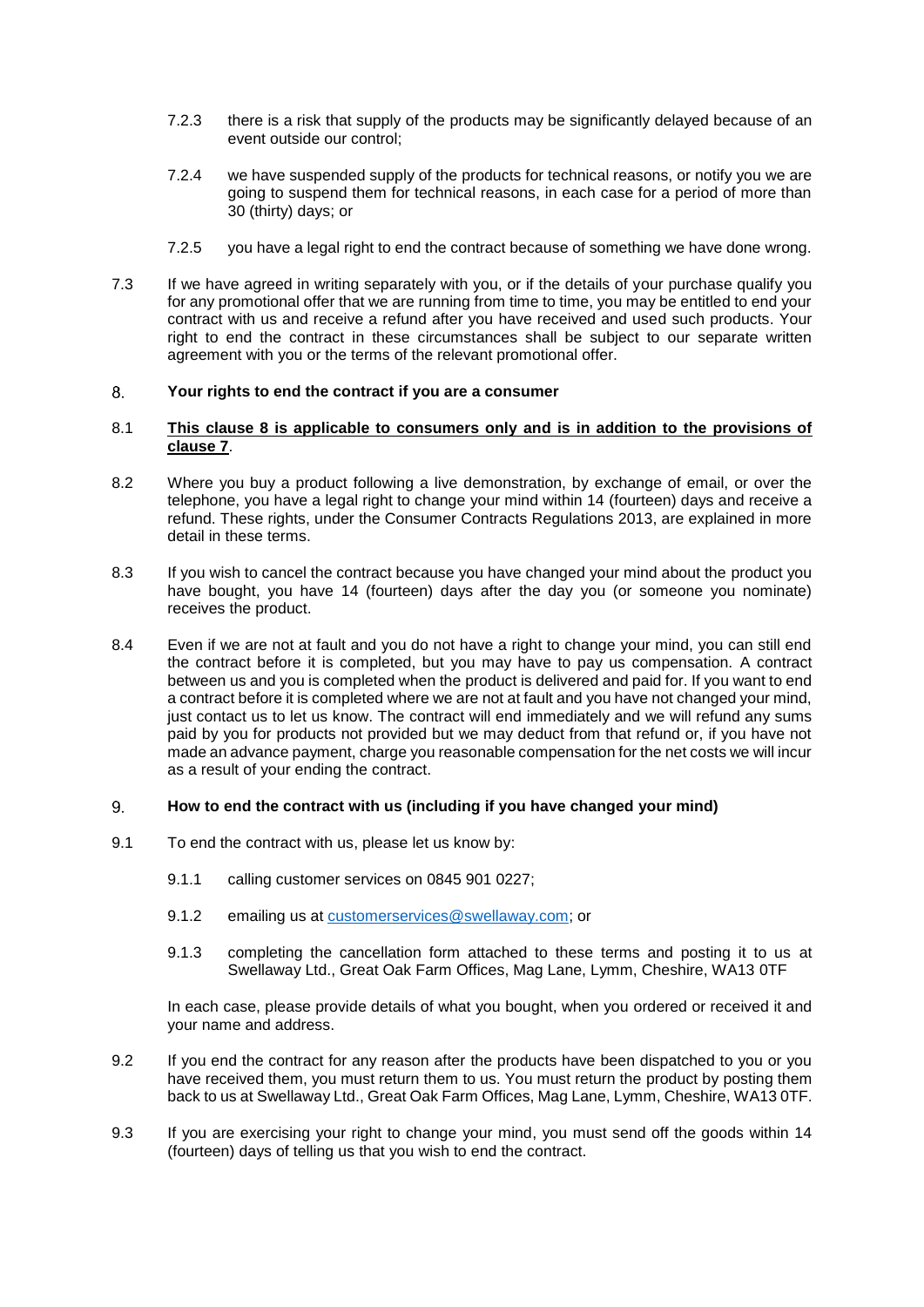- 9.4 We will pay for the costs of return:
	- 9.4.1 if the product is faulty or misdescribed; or
	- 9.4.2 if you are ending the contract because we have told you of an upcoming change to the product or these terms, an error in pricing or description, a delay in delivery due to events outside our control or because you have a legal right to do so as a result of something we have done wrong.

In all other circumstances (including where you are exercising your right to change your mind), you must pay the costs of return.

9.5 We will refund you the price you paid for the product including delivery costs by the method you used for payment. However, we may make deductions from the price, as described below.

## 9.6 **If you are consumer exercising your right to change your mind**:

- 9.6.1 We may reduce your refund of the price (excluding delivery costs) to reflect any reduction in the value of the goods, if this has been caused by your handling them in a way that is not compliant with any guidance that we have provided to you in any live demonstrations to you and/or instructional manuals. If we refund you the price paid before we are able to inspect the goods and later discover you have handled them in an unacceptable way, you must pay us an appropriate amount.
- 9.6.2 The maximum refund for delivery costs will be the costs of delivery by the least expensive delivery method we offer.
- 9.7 We will endeavour to make any refunds due to you within 14 (fourteen) days from the day on which we receive the product back from you.

### $10.$ **Our rights to end the contract**

- <span id="page-4-1"></span>10.1 We may end your contract with us at any time by writing to you if:
	- 10.1.1 you do not make any payment to us when it is due; or
	- 10.1.2 you do not, within a reasonable time, allow us to deliver the product to you.
- 10.2 If we end the contract in the situations set out in clause [10.1,](#page-4-1) we will refund any money you have paid in advance for products that we have not provided but we may deduct or charge you reasonable compensation for the net costs we will incur as a result of you ending the contract.
- 10.3 We may write to you to let you know that we are going to stop providing the product. We will let you know as soon as possible in advance of our stopping the supply of the product and will refund any sums you have paid in advance for products which will not be provided.

### **If there is a problem with the product**  $11<sub>1</sub>$

11.1 If you have any questions or complaints about the product, please contact us. You can telephone our customer service team on 0845 901 0227 or write to us at customerservices@swellaway.com.

### <span id="page-4-0"></span> $12<sub>1</sub>$ **Your rights if the product is defective if you are a consumer**

# 12.1 **This clause [12](#page-4-0) is applicable if you are a consumer.**

<span id="page-4-2"></span>12.2 We are under a legal duty to supply products in conformity with this contract. See the box below for a summary of your key legal rights in relation to the product. Nothing in these terms will affect your legal rights.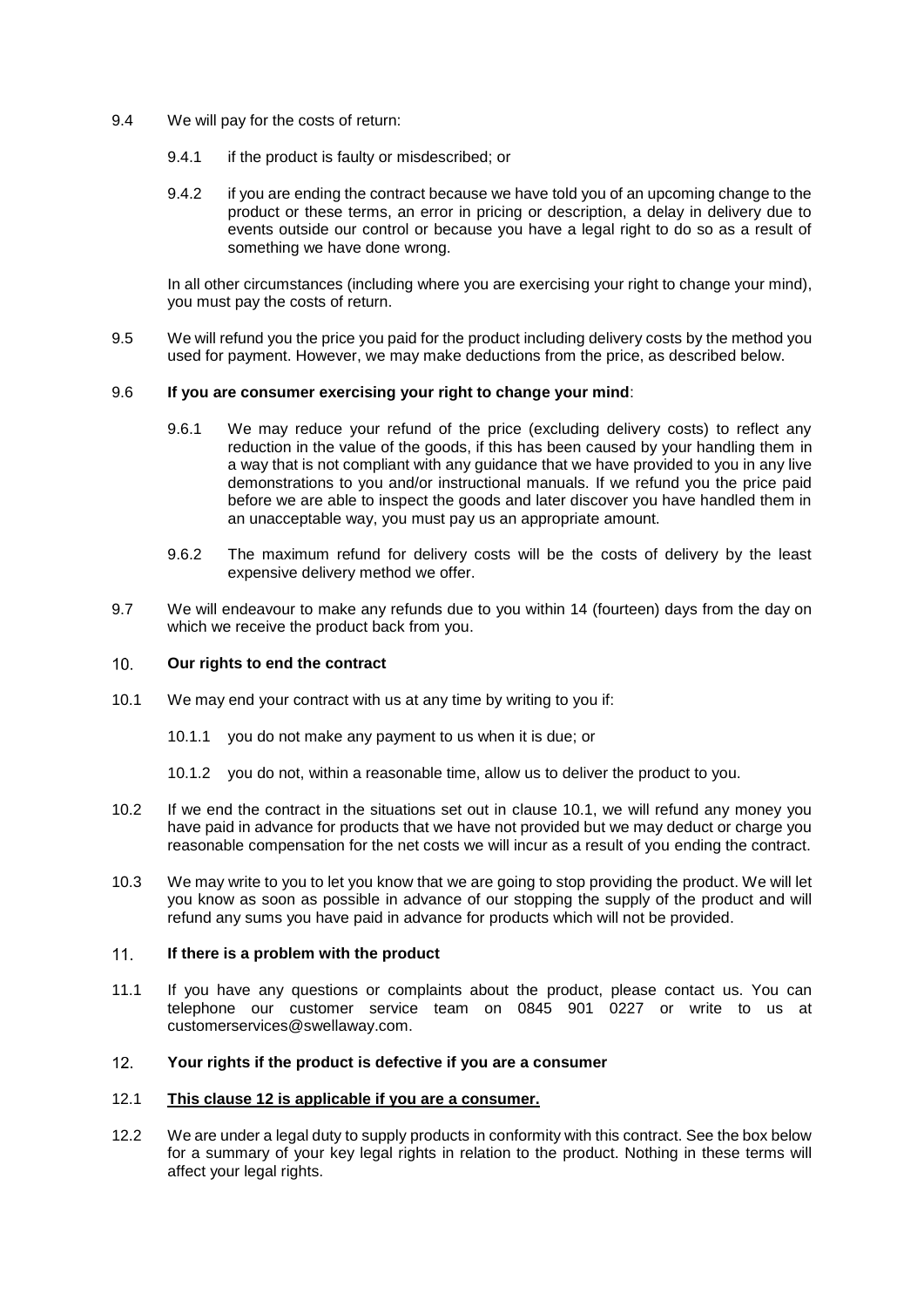# **Summary of Your Key Legal Rights**

This is a summary of your key legal rights. These are subject to certain exceptions. For detailed information, please visit the Citizens Advice website www.adviceguide.org.uk or call 03454 04 05 06.

The Consumer Rights Act 2015 states that goods must be as described, fit for purpose and of satisfactory quality. During the expected lifespan of your product, your legal rights entitle you to the following:

a) Up to 30 (thirty) days: if your goods are faulty, you can get an immediate refund.

b) Up to 6 (six) months: if your goods can't be repaired or replaced, you are entitled to a full refund, in most cases.

c) Up to 6 (six) years: if your goods do not last a reasonable length of time, you may be entitled to some money back.

#### <span id="page-5-0"></span> $13.$ **Your rights if the product is defective if you are a business**

# 13.1 **This clause [13](#page-5-0) is applicable if you are a business customer.**

- <span id="page-5-2"></span>13.2 We warrant that on delivery, and for a period of [12] months from the date of delivery ("**warranty period**"), each product shall:
	- 13.2.1 conform in all material respects with its description and its relevant specification; and
	- 13.2.2 be free from material defects in design, material and workmanship.
- <span id="page-5-4"></span><span id="page-5-3"></span>13.3 Subject to clause [13.4,](#page-5-1) if:
	- 13.3.1 you give us notice in writing during the warranty period as soon as possible after discovery that a product does not comply with the warranty set out in clause [13.2;](#page-5-2)
	- 13.3.2 we are given a reasonable opportunity of examining such product; and
	- 13.3.3 you return such product to us at our cost,

we shall, at our option, repair or replace the defective product, or refund the price of the defective product in full.

- <span id="page-5-1"></span>13.4 We will not be liable for a product's failure to comply with the warranty in clause [13.2](#page-5-2) if:
	- 13.4.1 you make any further use of such product after giving notice in accordance with clause [13.3.1;](#page-5-3)
	- 13.4.2 the defect arises because you failed to follow our oral or written instructions as to the storage, commissioning, use or maintenance of the product;
	- 13.4.3 you alter or repair the product without our written consent; or
	- 13.4.4 the defect arises as a result of fair wear and tear, wilful damage, negligence, or abnormal working conditions.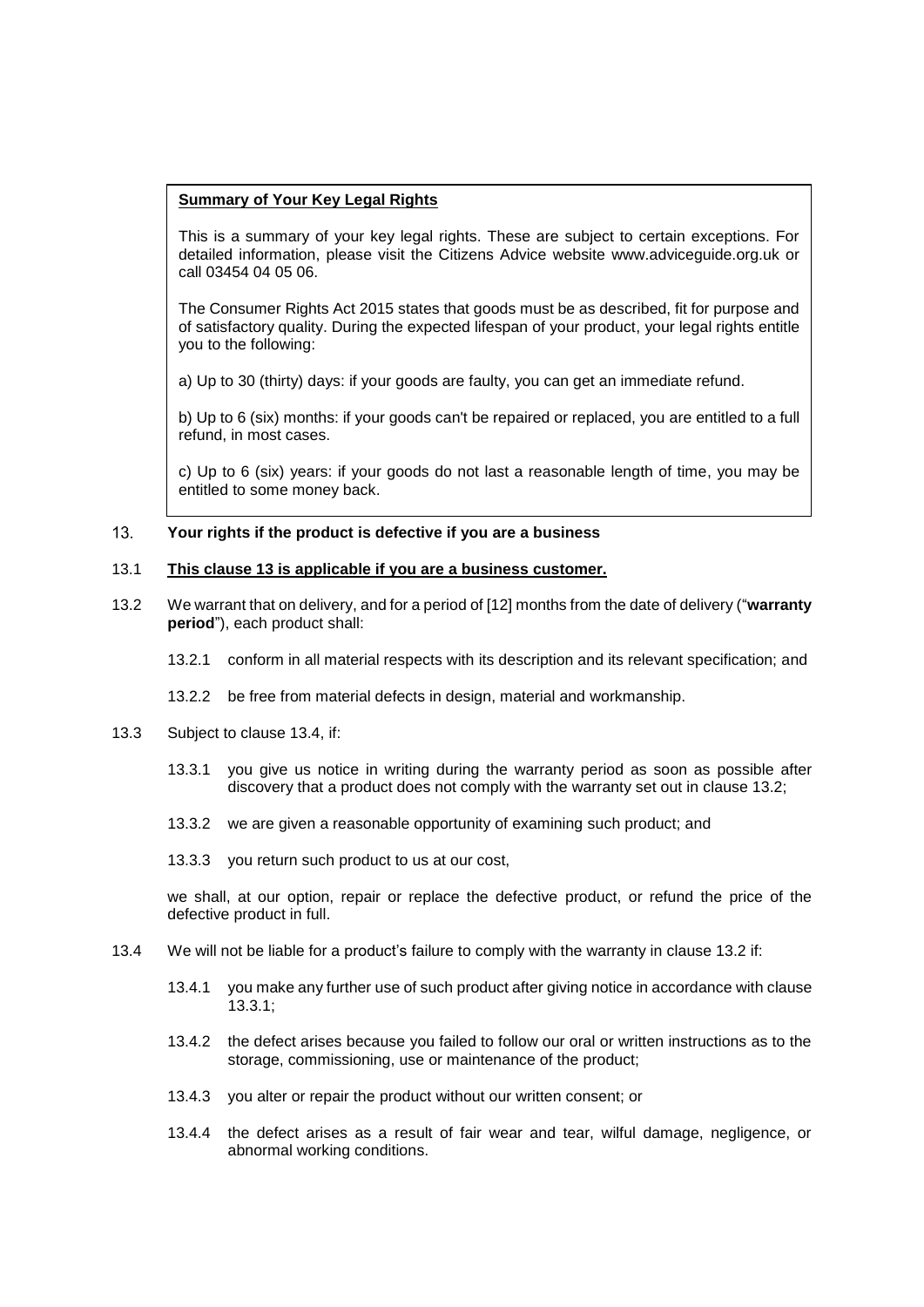- 13.5 Except as provided in this clause **[13](#page-5-0)**, we shall have no liability to you in respect of a product's failure to comply with the warranty set out in clause [13.2.](#page-5-2)
- 13.6 These terms shall apply to any repaired or replacement products supplied by us under clause [13.3.](#page-5-4)

## $14$ **Price and payment**

- 14.1 The price of the product (which includes VAT) will be the price indicated when you place your order. We take all reasonable care to ensure that the price of the product advised to you is correct. However, please see clause [14.3](#page-6-0) for what happens if we discover an error in the price of the product you order.
- 14.2 If the rate of VAT changes between your order date and the date we supply the product, we will adjust the rate of VAT that you pay, unless you have already paid for the product in full before the change in the rate of VAT takes effect.
- <span id="page-6-0"></span>14.3 It is always possible that, despite our best efforts, some of the products we sell may be incorrectly priced. We will normally check prices before accepting your order so that, where the product's correct price at your order date is less than our stated price at your order date, we will charge the lower amount. If the product's correct price at your order date is higher than the price stated to you, we will contact you for your instructions as to how to continue with your order.
- 14.4 We accept payment with all major credit and debit cards and by bank transfer to the bank account we nominate to you.
- 14.5 You must pay for the product before we dispatch it. We will not charge your credit or debit card until we dispatch the product to you.
- 14.6 **This clause 14.6 is applicable if you are a business customer.** If you are a business customer, you must pay all amounts due to us under these terms in full without any set-off, counterclaim, deduction or withholding (other than any deduction or withholding of tax as required by law).
- 14.7 If you do not make any payment to us by the date specified in the Confirmation Email or otherwise, we may charge interest to you on the overdue amount at the rate of 4 (four) per cent a year above the Bank of England base lending rate of in force from time to time. This interest shall accrue on a daily basis from the due date until the date of actual payment of the overdue amount, whether before or after judgment. You must pay us interest together with any overdue amount.

### <span id="page-6-1"></span> $15.$ **Our responsibility for loss or damage suffered by you if you are a consumer**

## 15.1 **This clause [15](#page-6-1) is applicable if you are a consumer.**

- 15.2 We are responsible to you for foreseeable loss and damage caused by us. If we fail to comply with these terms, we are responsible for loss or damage you suffer that is a foreseeable result of our breaking this contract or our failing to use reasonable care and skill, but we are not responsible for any loss or damage that is not foreseeable. Loss or damage is foreseeable if either it is obvious that it will happen or if, at the time the contract was made, both we and you knew it might happen, for example, if you discussed it with us during the sales process.
- 15.3 We do not exclude or limit in any way our liability to you where it would be unlawful to do so. This includes liability for death or personal injury caused by our negligence or the negligence of our employees, agents or subcontractors; for fraud or fraudulent misrepresentation; for breach of your legal rights in relation to the products as summarised at clause [12.2;](#page-4-2) and for defective products under the Consumer Protection Act 1987.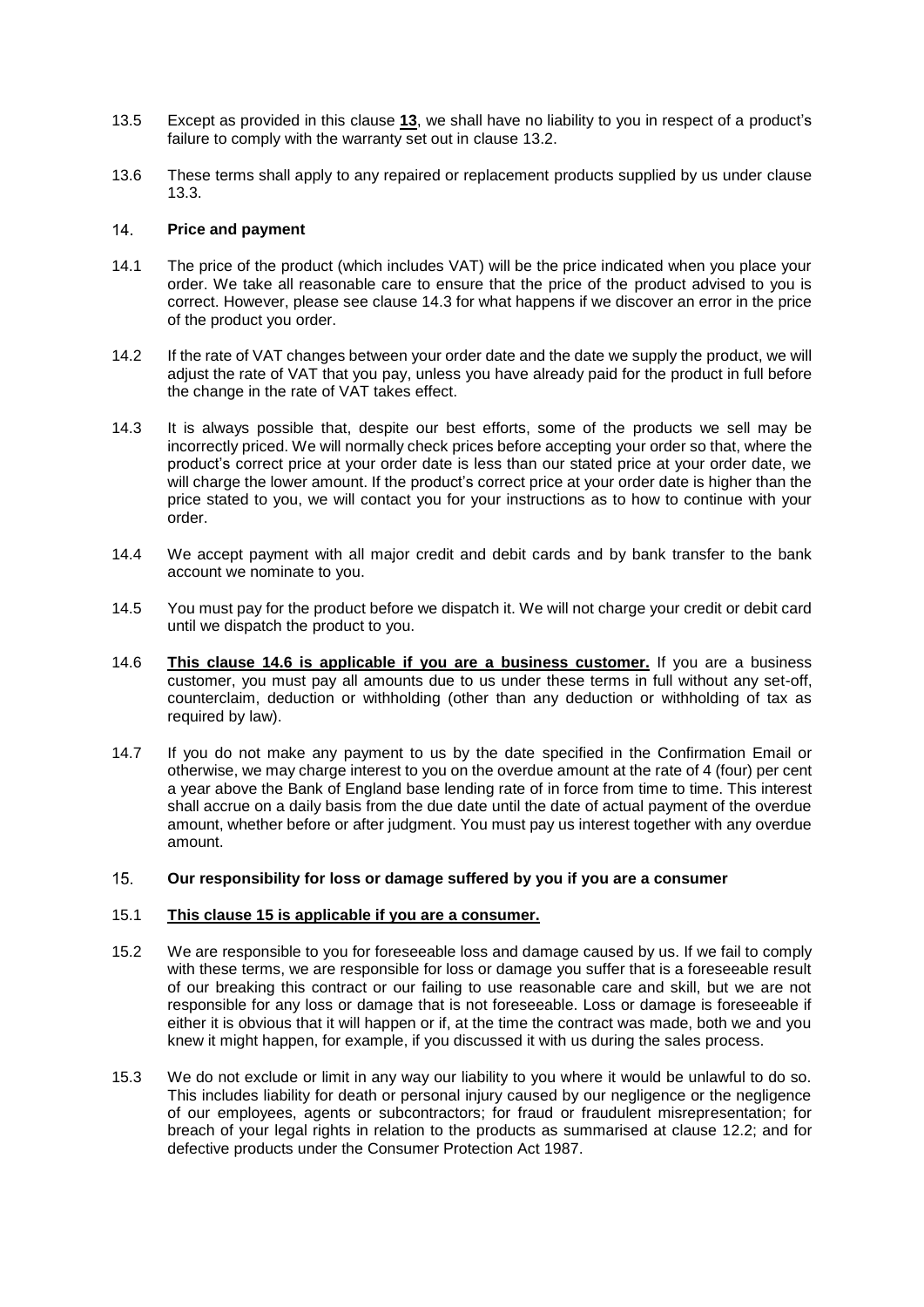15.4 **We are not liable for business losses**. If you are a consumer, we only supply products to you for domestic and private use. If you use any products for any commercial, business or re-sale purpose our liability to you will be limited as set out in clause [16.](#page-7-0)

### <span id="page-7-0"></span> $16.$ **Our responsibility for loss or damage suffered by you if you are a business**

## 16.1 **This clause [16](#page-7-0) is applicable if you are a business customer.**

- 16.2 Nothing in these terms shall limit or exclude our liability for:
	- 16.2.1 death or personal injury caused by our negligence, or the negligence of our employees, agents or subcontractors (as applicable);
	- 16.2.2 fraud or fraudulent misrepresentation; or
	- 16.2.3 breach of the terms implied by section 12 of the Sale of Goods Act 1979 or section 2 of the Supply of Goods and Services Act 1982; or
	- 16.2.4 defective products under the Consumer Protection Act 1987.
- 16.3 Except to the extent expressly stated in clause 13.2, all terms implied by sections 13 to 15 of the Sale of Goods Act 1979 and sections 3 to 5 of the Supply of Goods and Services Act 1982 are excluded.
- 16.4 Subject to clause 16.2:
	- 16.4.1 we shall not be liable to you, whether in contract, tort (including negligence), breach of statutory duty, or otherwise, for any loss of profit, or any indirect or consequential loss arising under or in connection with any contract between us; and
	- 16.4.2 our total liability to you for all other losses arising under or in connection with any contract between us, whether in contract, tort (including negligence), breach of statutory duty, or otherwise, shall be limited to 100 (one hundred) per cent of the total sums paid by you to us under this contract.

### $17<sub>1</sub>$ **How we may use your personal information**

- 17.1 We will only use your personal information as set out in our privacy policy, as may be updated from time to time and is accessible via [Swellaway-Privacy-Policy.pdf \(promotion.fitness\)](https://promotion.fitness/wp-content/uploads/2021/10/Swellaway-Privacy-Policy.pdf)
- 17.2 If you are a business customer and you collect personal information belonging to other individuals as a result of using any products (such as the ProMOTION EV1) and such personal information is shared with us, you agree that the sharing of such personal information shall be carried out in accordance with our data sharing addendum as may be updated from time to time and is accessible via [Swellaway-Privacy-Policy.pdf \(promotion.fitness\)](https://promotion.fitness/wp-content/uploads/2021/10/Swellaway-Privacy-Policy.pdf)

### $18<sub>1</sub>$ **Other Important Terms**

- 18.1 We may transfer our rights and obligations under these terms to another organisation. We will always tell you in writing if this happens.
- 18.2 You need our consent to transfer your rights to someone else. You may only transfer your rights or your obligations under these terms to another person if we agree to this in writing.
- 18.3 This contract is between you and us. No other person shall have any rights to enforce any of its terms.
- 18.4 Each of the clauses of these terms operates separately. If any court or relevant authority decides that any of them are unlawful, the remaining clauses will remain in full force and effect.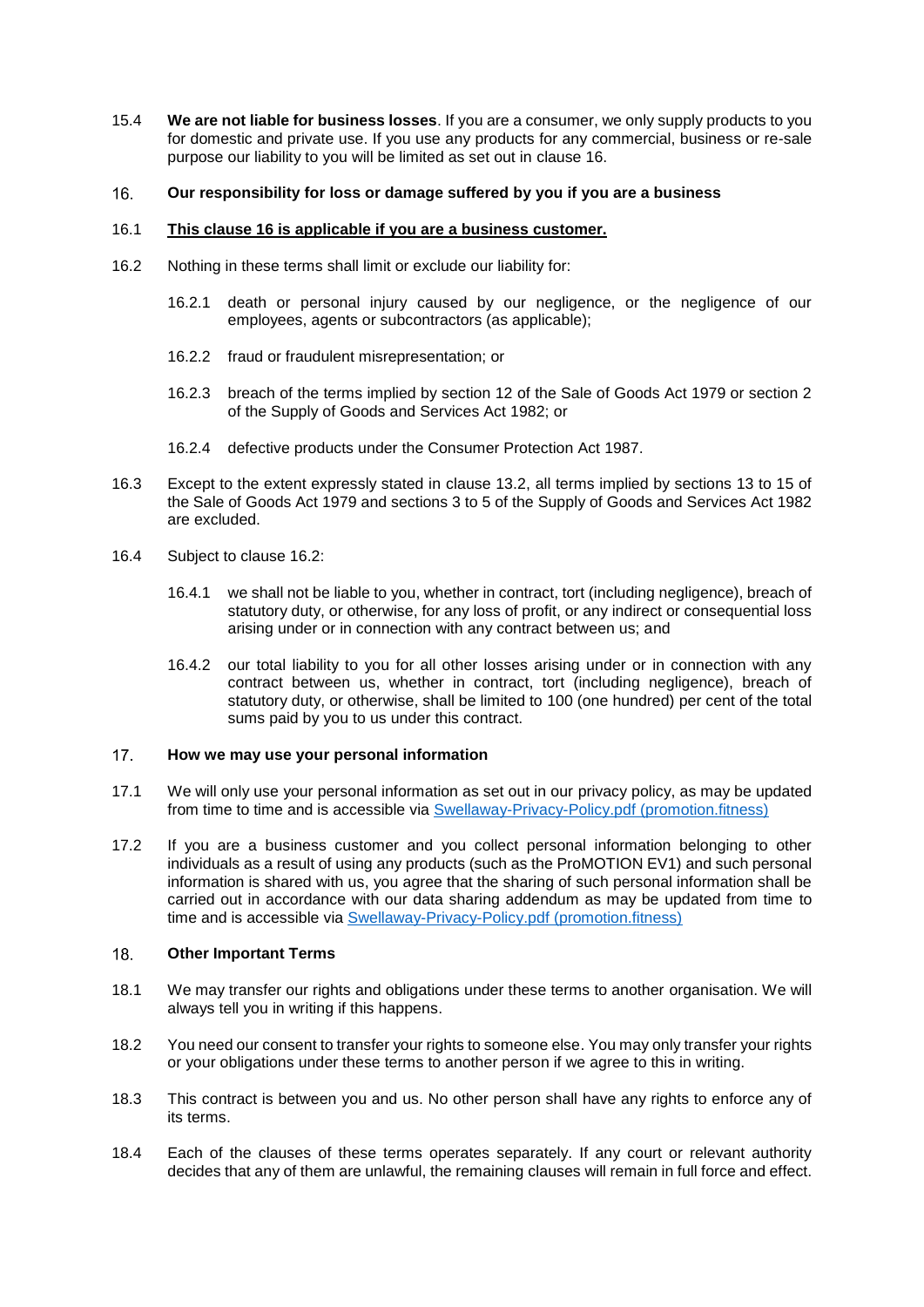- 18.5 Even if we delay in enforcing this contract, we can still enforce it later. If we do not insist immediately that you do anything you are required to do under these terms, or if we delay in taking steps against you in respect of your breaking this contract, that will not mean that you do not have to do those things and it will not prevent us taking steps against you at a later date.
- 18.6 **If you are a consumer,** these terms are governed by English law and you can bring legal proceedings in respect of our products in the English courts. If you live in Scotland, you can bring legal proceedings in respect of our products in either the Scottish or the English courts. If you live in Northern Ireland, you can bring legal proceedings in respect of our products in either the Northern Irish or the English courts.
- 18.7 **If you are a business**, any dispute or claim arising out of or in connection with a contract between us or its subject matter or formation (including non-contractual disputes or claims) shall be governed by and construed in accordance with the law of England and Wales and the courts of England and Wales shall have exclusive jurisdiction to settle any such dispute or claim.